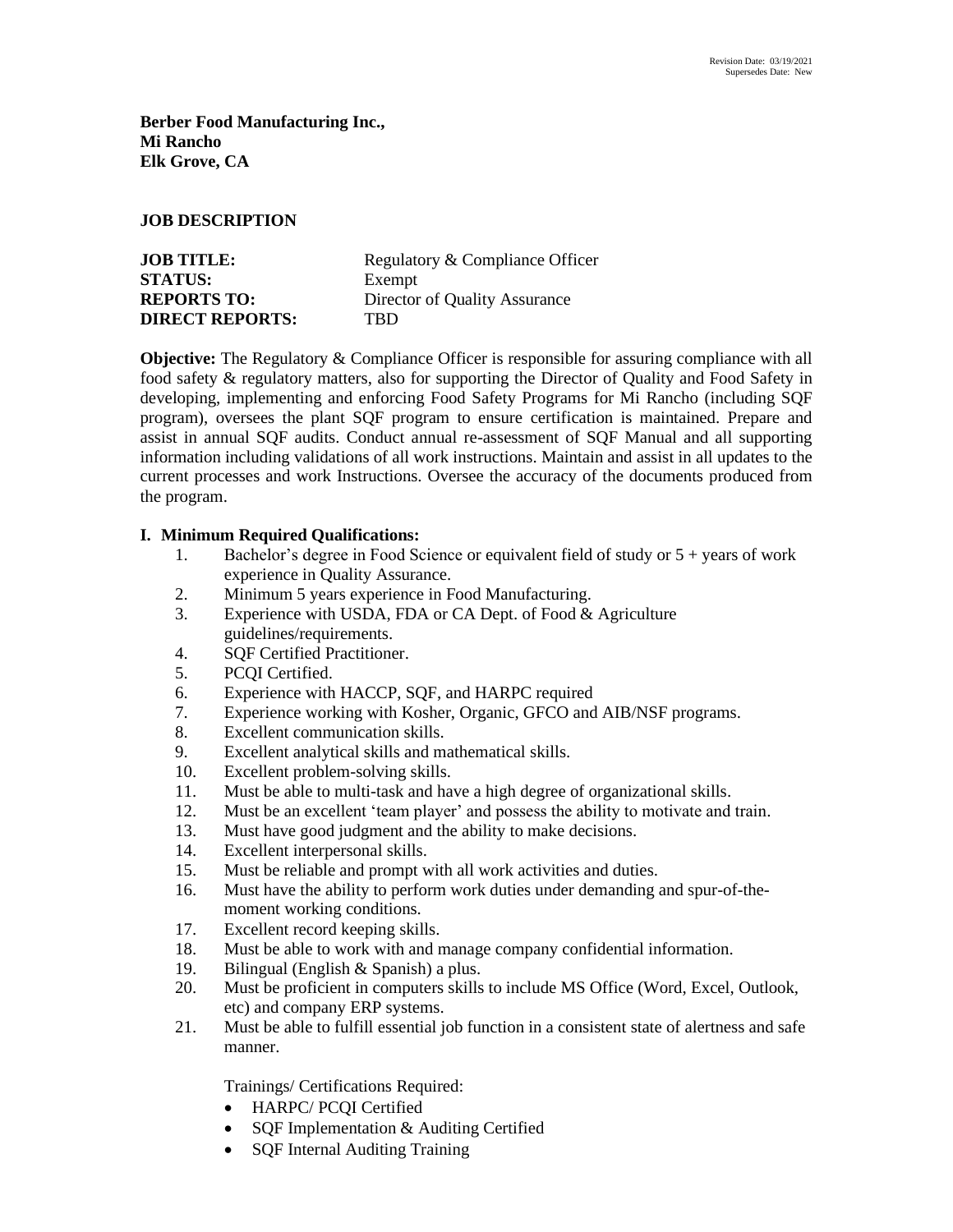## **II. Training Method:**

- Food Safety Plant
- Good Manufacturing Practices (GMP's)
- Standard Operating Procedures (SOP's)
- Standard Sanitation Operating Procedures (SSOP's)
- Microbiological Methodology Training
- Chemistry Methodology Training
- First Aid Training
- Safety Training
- Food Audit Training
- QAI Training
- Environmental Awareness Training
- Regulatory Agency Awareness (i.e. FDA)
- Product Quality Standards and Specifications
- Company Line of Products

# **III. Main duties and responsibilities:**

- 1. Support Director of Quality & Food Safety with all QA activities (fill in when and as required).
- 2. Responsible for enforcing all company rules, policies and procedures.
- 3. Develop and partner with Director of Quality & Food Safety on the implementation of Safe Quality Food (SQF) programs – including HACCP, Food Safety, Food Quality and Food Defense plans.
- 4. Maintain Food Safety & SQF program compliance.
- 5. Responsible for SQF readiness, Co Packer and Supplier quality communication.
- 6. Manage and maintain all daily SQF documents and paperwork.
- 7. Conduct food safety and quality training including Good Manufacturing Practices (for contractors, new hires, and current employees) and all other SQF required training.
- 8. Conduct annual review (at least) of plant SQF Manual and ensure associated Sub-Elements and Registers are updated.
- 9. Prepare and assist in annual SQF certification audits.
- 10. Conduct food safety and quality meetings, produce meeting notes, and follow up on action items to ensure completion.
- 11. Support senior management and operations with technical quality and food safety data for customer requests and surveys.
- 12. Company representative for FDA, USDA, CDFA and sanitation audits.
- 13. Company representative for SQF, organic, kosher, halal, gluten free, non-gmo and customer audits.
- 14. Conduct mock recalls, and internal audits.
- 15. Collect, review and ensure proper completion of audit paperwork.
- 16. Lead and participate in problem solving activities concerning food safety.
- 17. Ensure compliance with regulatory requirements, company policies (including GMP's) and standard operating procedures (SOPs).
- 18. Re-assess and re-validate associated Process Procedures (SOPs) with any implemented process or product change.
- 19. Work with QA, Training, Process Systems, and Production personnel on any new changes to the Work Instructions.
- 20. Effectively communicate any changes, modifications, or updates to managers, supervisors, leads, and other personnel.